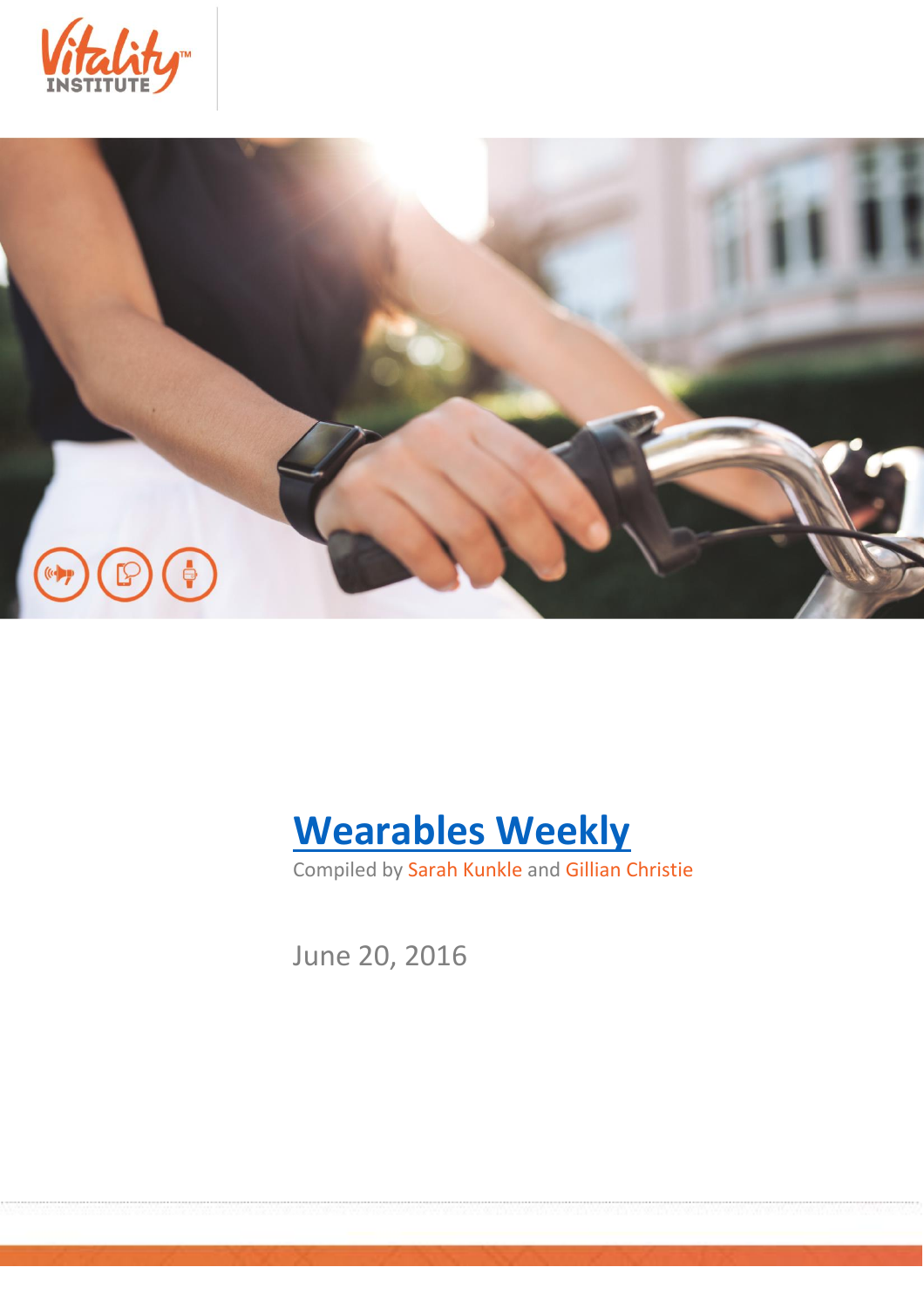

*Featured this week: Apple previews new health features in its next software update for Apple Watch and Fitbit debuts new sleep features for its devices. In other headlines, researchers investigate a way to charge devices from body movement using nothing more than salt water and a flexible rubber band. Read the latest below!*

# **[Apple Watch gets social features, breathing app, emergency services at](http://mobihealthnews.com/content/apple-watch-gets-social-features-breathing-app-emergency-services-wwdc)  [WWDC](http://mobihealthnews.com/content/apple-watch-gets-social-features-breathing-app-emergency-services-wwdc)**

Last week Apple previewed WatchOS 3, the next software update for Apple Watch, at its yearly developer conference. Similar to Fitbit and Garmin's social features, Apple Watch users will be able to share their activity data with other users. The Activity app will integrate with Apple's Messages software so users can use the Messages app to cheer friends. Another new health feature is an app called Breathe, which will remind users to take a moment to be aware of their breathing patterns in an attempt to relax and reduce stress levels. Apple also introduced SOS, which will allow the wearer to contact emergency services and display their emergency medical information on the screen afterwards. It also alerts emergency contacts to the user's location and situation.

## **[Fitbit wants to help you get a good night's sleep](https://www.buzzfeed.com/stephaniemlee/fitbit-wants-to-help-you-get-a-good-nights-sleep?utm_term=.egb8XjLwAw#.hnyBqyXRDR)**

Most Fitbit devices already automatically track sleep when worn to bed, but the company is rolling out several new features intended to give people more insight into their sleep patterns. Users will now be able to set daily sleep goals, look back on sleep history, receive personalized recommended schedules, and set alarms and reminders for both going to bed and getting up. Fitbit users can also use the app to remind them when to start winding down if they want a full eight hours of sleep. Poor sleep health is associated with chronic health problems like heart disease and high blood pressure, in addition to lower productivity and increased risk for fatal injuries. According to the National Sleep Foundation, adults are supposed to get seven to nine hours of sleep each night.

### **[NHS to offer free devices and apps to help people manage illnesses](https://www.theguardian.com/society/2016/jun/17/nhs-to-offer-free-devices-and-apps-to-help-people-manage-illnesses?CMP=twt_gu)**

In a major drive to use technology to improve health, the NHS has announced a plan to offer millions of people free devices and apps to help them manage conditions such as diabetes and heart disease. NHS England's chief executive Simon Stevens also announced an overhaul of the NHS payments system, which will help companies that produce innovative devices to win fast-track approval and get their products into patients' hands faster. The overhaul also includes a new "tariff", the money a hospital receives for treatment, as an incentive to make greater use of innovation and technology.

### **Other Health Technology Headlines**

[8 reasons you're finally going to wear your Apple Watch](http://www.cnet.com/how-to/how-the-apple-watch-just-got-better/)  [Can new Apple Watch sharing features top Fitbit's leaderboard?](http://www.cio.com/article/3083336/smartwatches/apple-watch-fitness-health-sharing-fitbit-leaderboard.html) [Can wearables empower patients despite do](http://readwrite.com/2016/06/18/can-health-wearables-empower-patients-despite-doctors-skepticism/)ctors' skepticism? [In iOS 10, you'll be able to request medical records on an iPhone](http://thenextweb.com/apple/2016/06/15/healthkit-medical-records/#gref) [Low-tech wearable device addresses issues with patient compliance](http://www.healio.com/optometry/technology/news/print/primary-care-optometry-news/%7B016f6259-3507-4e75-8ee6-7af8a3be3b1b%7D/low-tech-wearable-device-addresses-issues-with-patient-compliance) [Solera Health raises another \\$4M for its diabetes prevention programs marketplace](http://mobihealthnews.com/content/solera-health-raises-another-4m-its-diabetes-prevention-programs-marketplace) [Survey: 40 percent of doctors say they have recommended wearables, only 4 percent of patients say](http://mobihealthnews.com/content/survey-40-percent-doctors-say-they-have-recommended-wearables-only-4-percent-patients-say)  [they have](http://mobihealthnews.com/content/survey-40-percent-doctors-say-they-have-recommended-wearables-only-4-percent-patients-say) [Why researchers are flocking to Fitbit in the fight against diseases](https://www.wareable.com/fitbit/fitbit-clinical-studies-researchers-887)